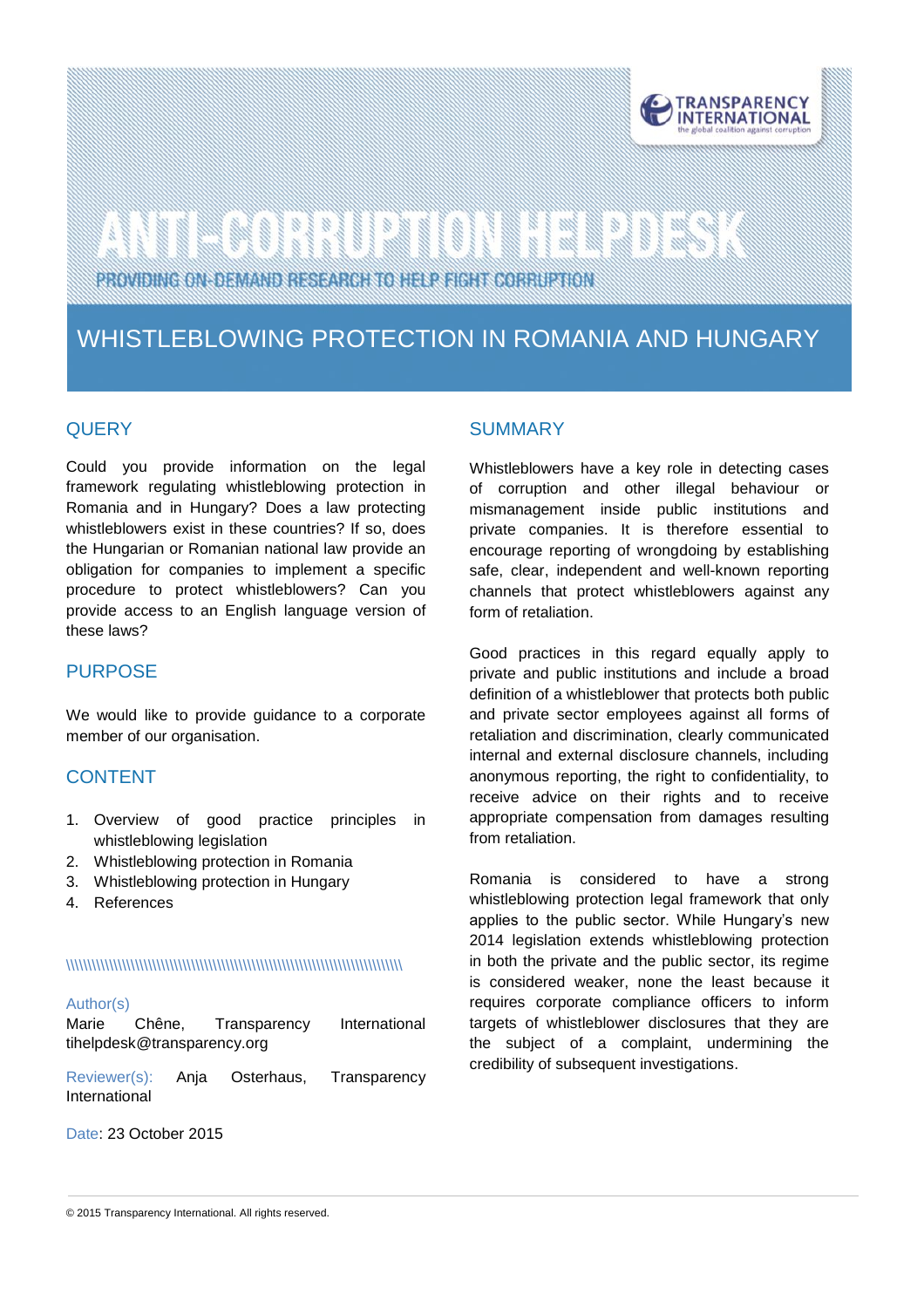## **HELPDESK ANSWER**

#### 1 OVERVIEW OF GOOD PRACTICE PRINCIPLES IN WHISTLEBLOWING **LEGISLATION**

An increasing number of countries in Europe have adopted or are considering adopting whistleblowing legislation. Transparency International has assessed EU members according to their whistleblower legal framework in 2013, and considers that Luxembourg, Romania, Slovenia and the United Kingdom are the only EU members that have created comprehensive or almost comprehensive whistleblower protection. The rest of the EU members are considered to have partial or none-to-very-limited whistleblower protection provisions (Ioan Cuza 2015).

While some countries have specific laws protecting some categories of employees or relating to a specific sector, countries such as Romania and Hungary have opted to adopt a standalone law dedicated specifically to the protection of whistleblowers. Such legislation is usually considered preferable, ensuring the most complete coverage and providing whistleblowers with a more accessible overview of their rights and reporting channel options (Camarda 2013; Stephenson-Levi, 2012).

#### **General principles**

There is a growing consensus in the international community on what constitutes good practice in whistleblower legislation. Emerging principles include (Camarda 2013; Transparency International 2013a):

- A broad definition of whistleblowing. Transparency International's International Principles for Whistleblower Legislation refers to whistleblowing as "the disclosure of information related to corrupt, illegal, fraudulent or hazardous activities being committed in or by public or private sector organisations, including perceived or potential wrongdoing – which are of concern to or threaten the public interest – to individuals or entities believed to be able to effect action". This definition covers the disclosure or reporting of wrongdoing, including but not limited to corruption.
- A broad definition of whistleblowers that covers whistleblowers in both the public and private sectors. International guidelines and other

instruments typically provide the broadest definition, such as the Transparency International principles which refer to "any public or private sector employee or worker" who discloses wrongdoing and is at risk of retribution. Although the term "whistleblower" typically refers to employees, some national laws provide for a broader definition extending protection not only to full-time workers but also to consultants, contractors, volunteers, part-time workers and job applicants.

- Reasonable belief. Protection should be granted for disclosures made with a reasonable belief that the information is true at the time it is disclosed. Disclosures demonstrated to be knowingly false are not covered by whistleblowing protection.
- Protection from all forms of retaliation and discrimination. Whistleblowing legislation should offer comprehensive protection against all forms of retaliation and discrimination in the workplace, including clear forms of retribution, such as dismissal, probation and other job sanctions as well as other forms of passive or attempted retaliation, such as refusal to promote or provide training. In this context, the UN Convention against Corruption (UNCAC) offers the broadest protection by granting protection against "any unjustified treatment". Whistleblowers should be entitled to receive appropriate compensation from damages resulting from retaliation, including interim remedy. Disclosures should also "be immune from disciplinary proceedings and liability under criminal, civil and administrative laws, including those related to libel, slander, copyright and data protection" (Transparency International 2013a).
- Burden of proof. As many forms of retaliation can be subtle and difficult to prove, international standards of whistleblower protection legislation require the employer to prove that action taken against the employee is not linked to his or her reporting of wrongdoing.
- Clearly communicated internal and external disclosure channels. Whistleblowers should have the option of disclosing wrongdoing inside the individual's organisation or company, and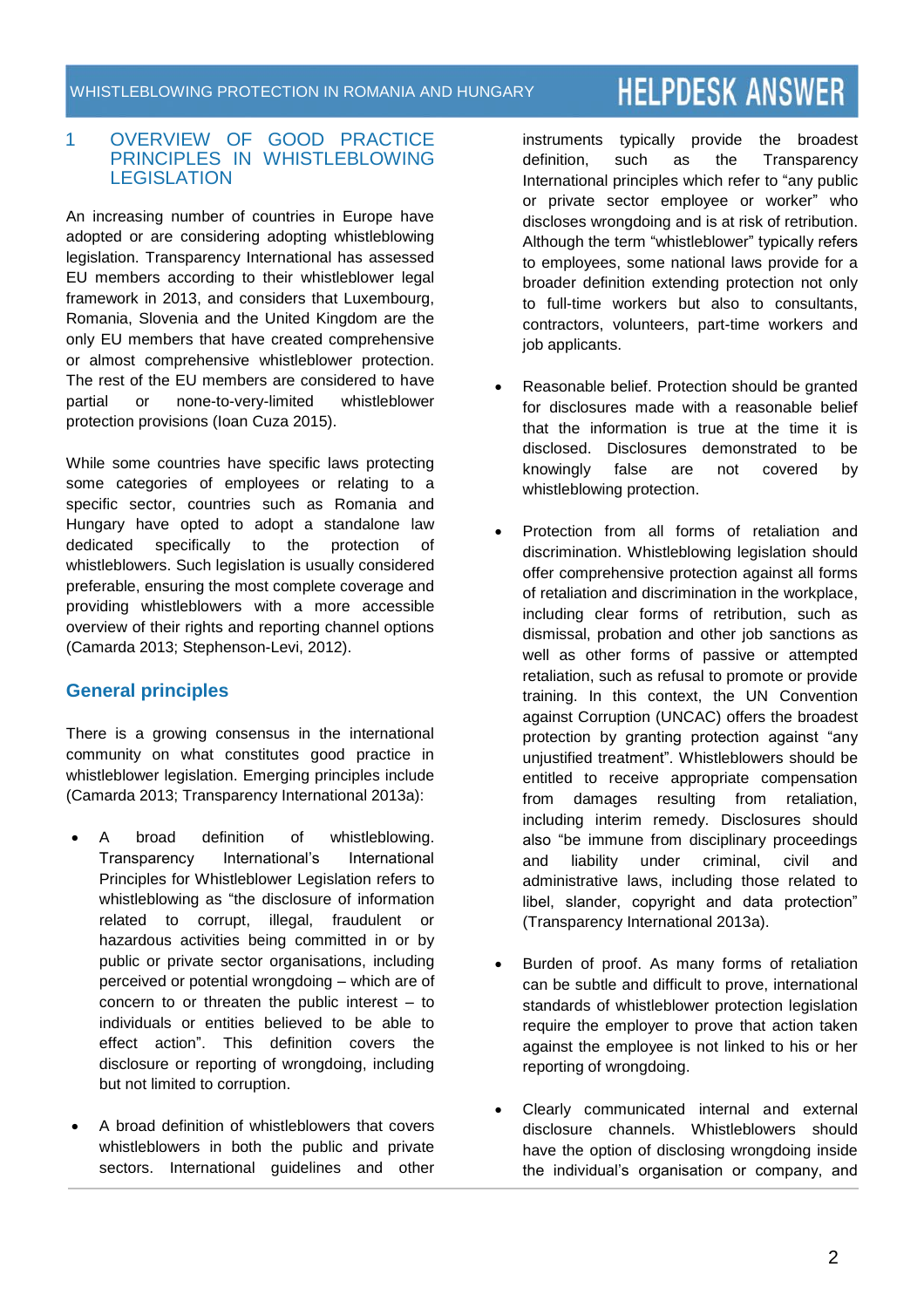outside it to an external body or to the public. Transparency International's principles distinguish three reporting channels, including reporting within the workplace, reporting to regulators and authorities and reporting to external parties such as the media. However, in principle internal reporting should be the first and preferred option, and external reporting should be made possible if internal attempts have failed or there is no infrastructure enabling internal reporting.

- Confidentiality and anonymity: the identity of whistleblowers should be protected by law, allowing for anonymous reporting or granting the right to confidentiality and subjecting the disclosure of his/her identity to the individual's consent.
- Confidentiality obligations. Workers are often subject to confidentiality obligations with their employers. In principle, disclosure of wrongdoing should override confidentiality issues, and whistleblowing laws should waive liability and grant whistleblowers immunity from sanctions in case of a breach of confidentiality obligations (Stephenson & Levi 2012). In other words, whistleblower rights should override employee "loyalty" oaths and confidentiality/nondisclosure agreements ("gag orders").
- Other rights of whistleblowers. Whistleblowers should be able to receive individual and confidential advice on their rights at an early stage of the process, to help them understand what rights and options for reporting are available to them. They should also have access to a fair review of retaliation cases against them. Protection should also be granted to employees who refuse participation in wrongdoing and should be legally protected from any form of retribution or discrimination as they also often risk retaliation, and have to take responsibility for proving in court or other authority that the order was illegal.

A previous Helpdesk answer on recent trends in best practices in whistleblower protection legislation can be accessed [here.](http://www.transparency.org/whatwedo/answer/recent_trends_in_best_practices_in_whistleblower_protection_legislation)

#### **Whistleblowing protection in the private sector**

Whistleblowing has traditionally been dealt with as a public sector issue, given its close link to public interest. As a result, many national laws still do not provide (or provide only partial) protection for disclosing wrongdoing in the private sector. International instruments, such as the UNCAC, implicitly cover private sector workers by adopting a broad definition of whistleblowers and referring to "any person". Some national legislation, such as that in the UK, explicitly grants protection to both private sector employees and public servants. Other countries, such as Australia, USA and South Korea, have whistleblowing protection provisions for private sector workers in criminal codes or sectoral laws (Camarda 2013).

Strong legislation can also create the basis for effective protection of whistleblowers in the private sector by requesting companies to create effective internal whistleblower protection mechanisms. Generally, principles of speedy and efficient reporting channels as well as the protection mechanisms that are valid for the public sector should apply to the private sector (Camarda 2013; Stephenson & Levi, 2012). For example, the Council of Europe recommends that internal disclosures are investigated properly and that information reach senior management in good time when necessary (Council of Europe Parliamentary Assembly, Resolution 1729 (2010): Protection of "whistleblowers" 2010, accessible [here\)](http://assembly.coe.int/nw/xml/XRef/Xref-XML2HTML-en.asp?fileid=17851&lang=en).

It is increasingly recognised that whistleblowing systems are an important element of corporate governance and some companies, including multinational firms operating in corrupt environments, have established whistleblower systems, including hotlines and similar reporting tools (Martini 2014).

While whistleblowing services can be operated internally or externally, the majority of companies still opt for establishing internal whistleblowing mechanisms to deal with reports and complaints (Whistleblower Security 2014). However, some companies have opted for hiring professional service firms, specialised companies or NGOs with a global reach that provide ready-made external and independent whistleblowing services for companies,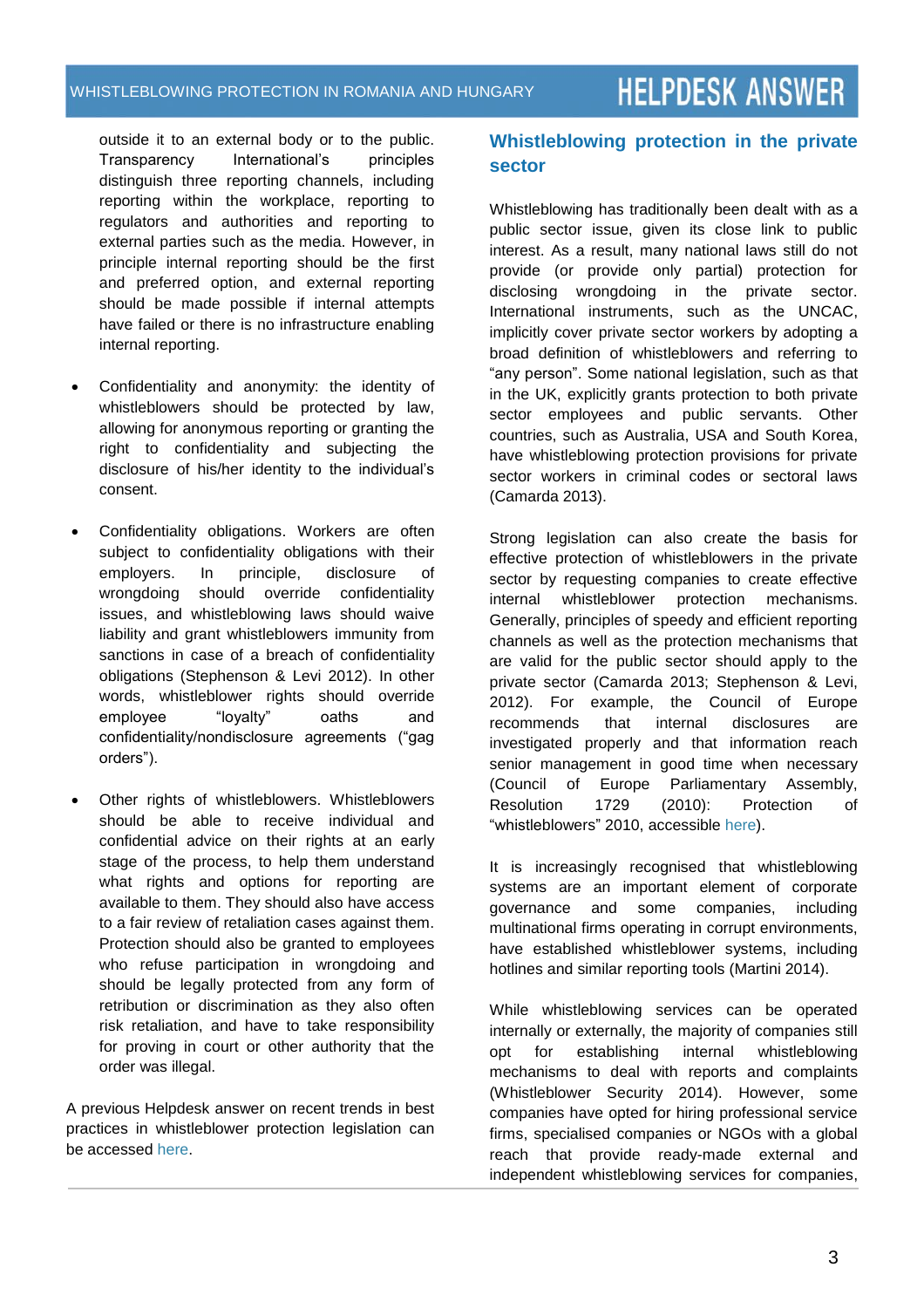### **HELPDESK ANSWER**

including the provision of case management support and investigation ready-made solutions with a global reach (Martini 2014).

While general principles and guidelines outlined above also apply to the private sector, a number of organisations have produced good practice guidelines on establishing whistleblowing mechanisms in the private sector, including among others:

- the [International Chamber of Commerce](http://www.iccwbo.org/Advocacy-Codes-and-Rules/Document-centre/2008/ICC-Guidelines-on-Whistleblowing/)  [Guidelines on Whistleblowing](http://www.iccwbo.org/Advocacy-Codes-and-Rules/Document-centre/2008/ICC-Guidelines-on-Whistleblowing/) of 2008 that establish best practices for private sector whistleblowing systems and their anti-trust toolkit of 2013
- the [OECD Guidelines for Multinational](http://www.oecd.org/corporate/mne/) [Enterprises](http://www.oecd.org/corporate/mne/) (2011) containing non-binding recommendations for responsible business conduct
- the [British Standards Institute's Whistleblowing](http://shop.bsigroup.com/forms/PASs/PAS-1998/)  [Code of Practice](http://shop.bsigroup.com/forms/PASs/PAS-1998/) (2008).

A previous Helpdesk answer on good practice and challenges for whistleblowing mechanisms in multinational companies can also be accessed [here.](http://www.transparency.org/whatwedo/answer/best_practice_and_challenges_for_whistleblowing_systems_in_multinational_co)

#### 2 WHISTLEBLOWING PROTECTION IN ROMANIA

#### **General provisions**

Romania was the first country in the continental legislative system to have a comprehensive whistleblower protection act as the result of an advocacy campaign initiated by Transparency International Romania as part of a larger project meant to strengthen and improve integrity in the public sector (Transparency International Romania no date). As a result of these advocacy efforts, Romania has a specific law on whistleblowing protection since 2004: Law no. 571/2004, often referred to as the Whistleblower Protection Act, on the protection of personnel who file a complaint about an infringement of the law within public authorities, public institutions or public companies. As such, the Romanian whistleblower's law covers the personnel from the public sector alone, while employees within the private sector are not protected by this law. In the case of conflict with other legal provisions, the Whistleblower Protection Act has priority (UNODC 2014).

Romania's Whistleblower Protection Act is considered very strong in theory, covering a broad range of disclosure types and providing protection for whistleblowers, but it faces implementation challenges due to a lack of knowledge of the law. In addition, one of the major flaws of Romanian's whistleblowing protection regime, is that it does not cover private sector employees, meaning that employees from private companies have no legal protection against retaliation if they decide to report acts of corruption within their workplace (Transparency International Romania no date).

 Scope of the legislation. According to the Romanian whistleblower's law, a whistleblower is the person making a notice in "good faith" concerning a violation of law, of professional deontology or of principles of a good administration, of efficiency, effectiveness, economic efficiency and transparency. This law covers both permanent and temporary staff, regardless of how they were hired or appointed, whether they are paid or not and what kind of duty they fulfil, and applies to central and local public administration, parliamentary staff, presidential administration staff, government staff, autonomous administrative authorities, national companies, autonomous regimes of national and local administration and stateowned companies (UNODC 2014).

The reference to "good faith" has been criticised for being too broad and unnecessary, since the reason for disclosing should be irrelevant to the act of whistleblowing (Transparency International 2013). Under Romanian law, it is presumed that the individual is acting in good faith unless proven otherwise.

 Channels of reporting. The Whistleblower Protection Act provides a range of internal, external or additional disclosure channels which can be used alternatively or cumulatively, including the hierarchical superior of the person having breached the legal provisions, the manager of the public authority, the discipline committees or to other similar bodies within the public authorities, the judicial bodies (prosecutor's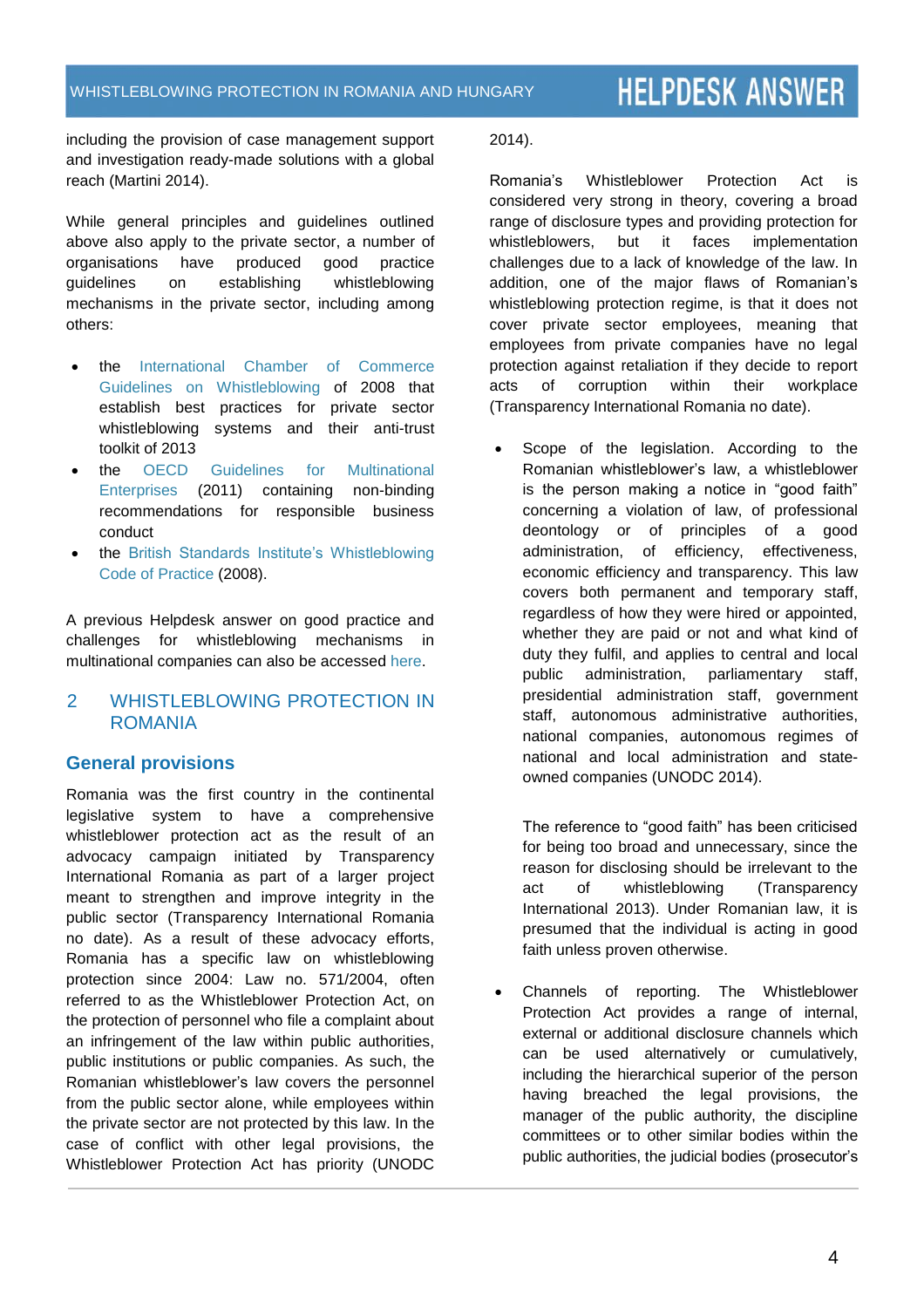#### WHISTLEBLOWING PROTECTION IN ROMANIA AND HUNGARY

### **HELPDESK ANSWER**

office or police), the bodies in charge of finding and researching conflicts of interests and of incompatibilities (in Romania, such a body is the National Integrity Agency), the parliamentary commissions, the mass-media, the professional, trade union or employers organisations or nongovernmental organisations.

 Protections. There are four major protection measures for whistleblowers including (i) prohibition of the disciplinary/administrative sanctioning of the whistleblower for a notification made in good faith; (ii) protection of the identity data of the whistleblower, but only for certain notifications; (iii) increased publicity of the disciplinary investigation of a whistleblower; (iv) eight principles that govern the whistleblowers' protection.

For a more detailed account of whistleblowing provisions in Romania, please see [here.](http://www.transparency.org.ro/politici_si_studii/studii/avertizarea_de_integritate_europa/RomaniaCountryReport.pdf)

#### **Whistleblower protection in the private sector**

There are no specific regulations for whistleblowers' protection in the private sector. However, company policies can establish protection measures similar to the public ones, but it is left to the companies' discretion, using the Whistleblower Protection Act as a good example for the companies that want to develop internal integrity policies (UNOCD 2014).

According to UNODC, based on findings from a study on integrity in the business sector in Romania, conducted in 2011 on 631 companies from 81 sectors, there is considerable interest by large companies and especially multinationals, joint stock companies listed or not on the stock exchange, for establishing whistleblower protection mechanisms in the larger context of corporate governance mechanisms in the country. Such interest for integrity and whistleblowing protection related issues is not that obvious in medium and small companies. However, in some sectors, such as the banking system, the national regulations and recommendations at industry level impose on the economic actors the obligation to have such a whistleblowing policy. In general, the compliance departments are in charge of implementing these policies (UNODC 2014).

The Romanian whistleblowing protection law can be accessed [here.](http://www.whistleblowing.it/Romanian%20Law%20571-2004%20-%20whistleblowingEN.pdf)

#### 3 WHISTLEBLOWING PROTECTION IN **HUNGARY**

#### **General provisions**

Until recently, Hungary offered limited protection to whistleblowers both in the public and private sectors. The Hungarian government has passed two whistleblower laws since 2010. However, according to Transparency International, neither law has offered whistleblowers any real and strong protection from firing, harassment or other types of retaliation (Transparency International 2013b).

The 2010 law did not set up or designate an agency to accept or investigate whistleblowers' disclosures. With no whistleblower agency in place, whistleblowers who have suffered from retaliation must seek reinstatement and compensation through the courts, where a positive outcome is uncertain.

The new legislation deals with private and public sector whistleblowers within the same framework and creates two reporting channels, a centralised, protected and electronic reporting channel at the office of the commissioner for fundamental rights (the ombudsman) and an institutional reporting channel operated by integrity advisors in the public sector or their equivalents in the private sector (OECD 2015). The new law particularly affects the processing of personal data under whistleblowing procedures and the employers' disclosure obligations.

The new 2013 law introduces a number of changes from the 2010 legislation, including, among others, [\(CMS Cameron McKenna 2](http://www.lexology.com/contributors/647/)013):

- The whistleblowing system must be based on the employer's publicly available code of ethics.
- The employer must publish on its website (in Hungarian) a detailed description of its procedural rules for whistleblowing.
- Employers must register their whistleblowing procedure with the Authority for Data Protection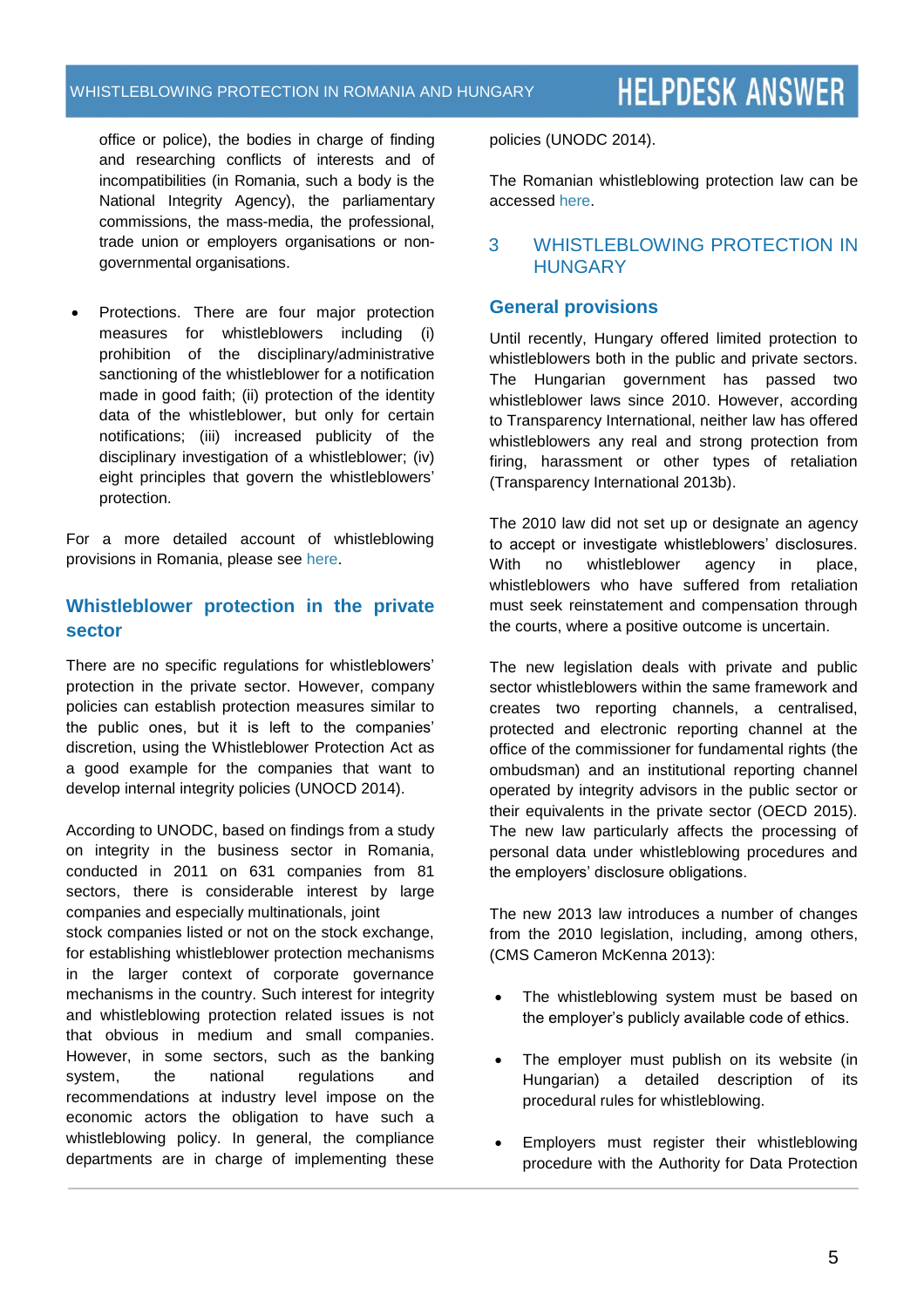### **HELPDESK ANSWER**

and Freedom of Information (NAIH) on whistleblowing hotlines.

- Before reporting, whistleblowers must declare that they make their report in good faith.
- Before reporting, whistleblowers must be informed of (i) the consequences of reporting in bad faith, (ii) the procedural rules of the investigation, (iii) that their identity will remain confidential, and (iv) the investigation of anonymous reports may be refused.
- Employers can refuse to investigate reports of events which became known to the whistleblower more than six months earlier or where the damage in the public interest or justified private interest is not proportionate to the potential restriction of the rights of the persons affected.
- The subjects of the report must be notified of the report (except for information relating to the whistleblower that is treated as confidential), and their data privacy rights and remedies once the investigation commences. The notification may, in exceptional cases, be delayed if the investigation would be jeopardised by the subject being notified promptly.
- The subject of the report must have the right to provide statements and evidence.
- Reports must be investigated within 30 days (which can be extended to a maximum of 3 months in exceptional circumstances where the report is not made anonymously and the whistleblower is notified at the same time).
- The whistleblower shall be notified of the conclusion and consequences of the investigation.
- The employer must notify the relevant criminal authorities if its investigation concludes that criminal proceedings are necessary.
- The employer must destroy all data relating to the investigation within 60 days if it concludes that the report is baseless, or that no action is

necessary. Otherwise, it may process data by closing the investigation (in a binding and enforceable manner).

While it is still too recent to assess its implementation and impact on providing a safe channel for reporting wrongdoing (OECD 2015), Transparency International Hungary reports that in comparison with other European countries, Hungary has the lowest rate of reporting cases of corruption (Transparency International Hungary 2015). According to Transparency International Hungary, the law is seriously deficient for a number of reasons (Transparency International 2015):

- It does not designate an agency to protect whistleblowers or a specific procedure to examine whistleblowers' reports.
- While the law introduced a protected electronic system operated by the ombudsman, there are no robust and effective methods to examine reports. In practice, the ombudsman's function is limited to receiving and forwarding reports to the relevant authorities.
- Companies are expected to lay information on corruption reported to them before the authorities, making them hesitant to adopt compliance programmes.

#### **Whistleblower protection in the private sector**

The new law that came into force on 1 January 2014 is expected to motivate companies to introduce compliance programmes, which is considered a major step forward in light of the fact that one-third of leading businesses assessed by Transparency International Hungary have no mechanisms in place to protect employees who disclose wrongdoing. However, it requires corporate compliance officers to inform targets of whistleblower disclosures that they are the subject of a complaint, undermining the credibility of subsequent investigations (Transparency International 2013b).

As already mentioned, under the law, the reporting system must be based on its internal code of conduct and procedures, which are to be made publicly available. The new law gives companies certain latitude in this regard to organise their whistleblowing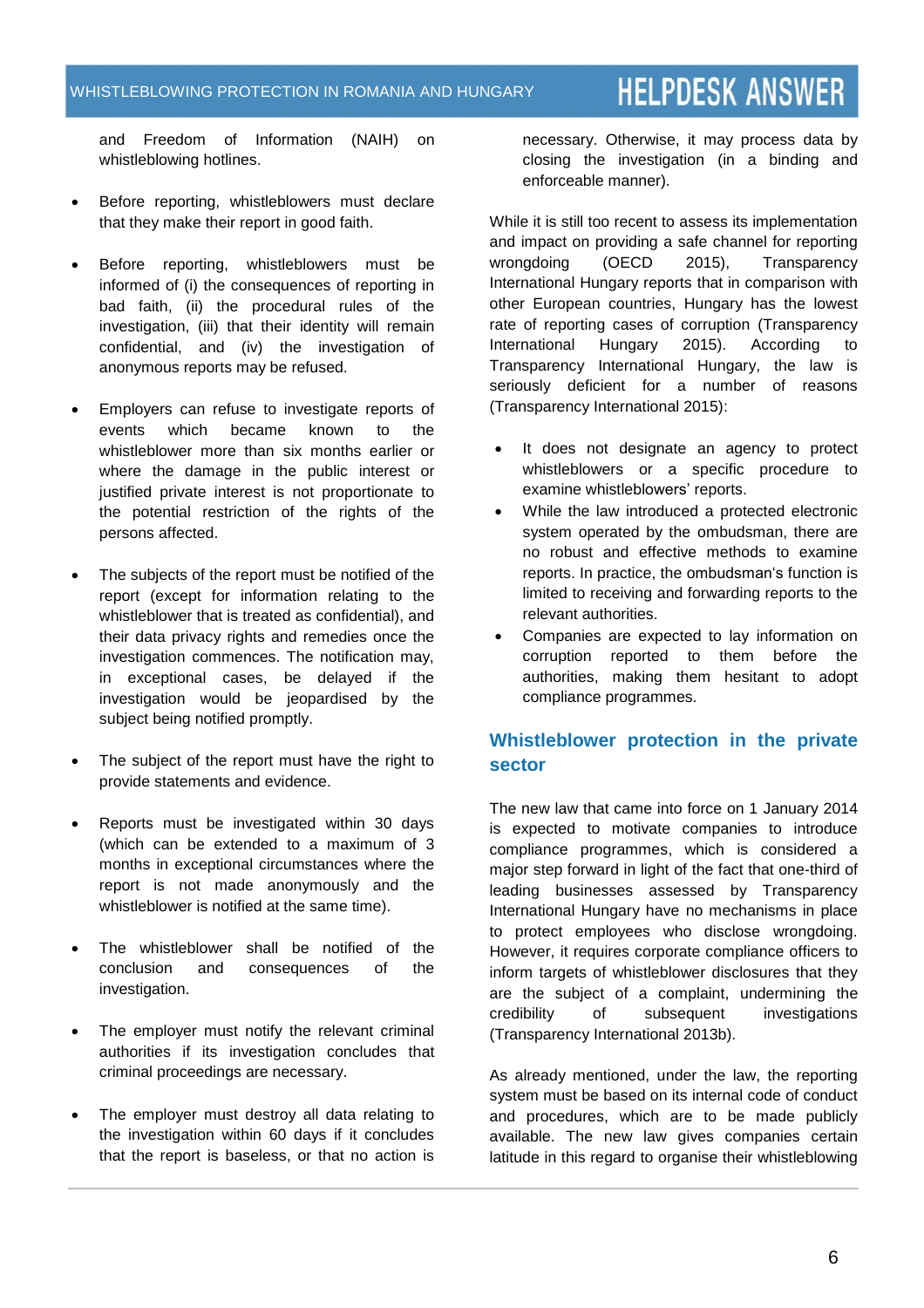#### WHISTLEBLOWING PROTECTION IN ROMANIA AND HUNGARY

### **HELPDESK ANSWER**

system and internal procedures. While companies are not obliged to set up a reporting system, if they do, they must comply with the provisions of the whistleblowing act (Kinstellar 2015; Jalsovsky 2014). While the whistleblowing act does not provide any practical guidance in this regard, employers have to decide how to draft a code of ethics and the relevant procedural rules that will be accessible for anyone as required by the law, which has to remain effective, enforceable and tailored to the company's activity [\(CMS Cameron McKenna 2](http://www.lexology.com/contributors/647/)013).

Employees may report conduct they believe is in breach of their employer's code of conduct and employers are obliged to investigate such reports, unless they are clearly unfounded or anonymous. The identity of the whistleblower must be kept confidential (Jalsovsky 2014).

Whistleblowers are generally entitled to protection, and all detrimental measures taken against them as a result of filing a report are deemed unlawful. However, this does not apply if the whistleblower acted in bad faith.

The operation of the whistleblowing system can be outsourced to external legal advisors, subject to preconditions set out in the law [\(CMS Cameron](http://www.lexology.com/contributors/647/)  [McKenna 2](http://www.lexology.com/contributors/647/)013).

A 2012 survey conducted by Transparency International Hungary of leading Hungarian businesses showed that one-third of companies did not have mechanisms in place to protect employees reporting wrongdoing. According to TI Hungary, the law continues to feed the country's culture of corruption by reinforcing oversight systems that have failed in the past to control, prevent or uncover corruption in the country (Transparency International 2015).

The Hungarian whistleblowing act (Act 165 of 2013 on complaints and reports of public concern) can be accessed [here.](http://corruptionprevention.gov.hu/download/7/a2/90000/KIM%20555_2013-4.pdf)

#### 4 REFERENCES

Camarda A. 2013 *Recent Trends in Best Practices in Whistleblower Protection Legislation*

[http://www.transparency.org/whatwedo/answer/recent\\_tren](http://www.transparency.org/whatwedo/answer/recent_trends_in_best_practices_in_whistleblower_protection_legislation) [ds\\_in\\_best\\_practices\\_in\\_whistleblower\\_protection\\_legislati](http://www.transparency.org/whatwedo/answer/recent_trends_in_best_practices_in_whistleblower_protection_legislation) [on](http://www.transparency.org/whatwedo/answer/recent_trends_in_best_practices_in_whistleblower_protection_legislation)

CMS, [Cameron McKenna.](http://www.lexology.com/contributors/647/) 2013*. Hungary: New Whistleblowing Law*  [http://www.lexology.com/library/detail.aspx?g=482b2d89](http://www.lexology.com/library/detail.aspx?g=482b2d89-a20f-411b-80e1-aa2fb910c569) [a20f-411b-80e1-aa2fb910c569](http://www.lexology.com/library/detail.aspx?g=482b2d89-a20f-411b-80e1-aa2fb910c569)

Council of Europe Parliamentary Assembly, Resolution 1729. 2010. *Protection of Whistlebblowers, 2010,* [http://assembly.coe.int/nw/xml/XRef/Xref-XML2HTML](http://assembly.coe.int/nw/xml/XRef/Xref-XML2HTML-en.asp?fileid=17851&lang=en)[en.asp?fileid=17851&lang=en](http://assembly.coe.int/nw/xml/XRef/Xref-XML2HTML-en.asp?fileid=17851&lang=en)

Ioan Cuza, A. 2015. *A [Critical Analysis of Whistleblower](http://www.jopafl.com/uploads/issue7/A_CRITICAL_ANALYSIS_OF_WHISTLEBLOWER_PROTECTION_IN_THE_EUROPEAN_UNION.pdf)  [Protection in the European](http://www.jopafl.com/uploads/issue7/A_CRITICAL_ANALYSIS_OF_WHISTLEBLOWER_PROTECTION_IN_THE_EUROPEAN_UNION.pdf) Union*

Jalsovsky. 2014. *[Time for Heroes or Villains? New](http://jalsovszky.com/documents/jalsovszky-newsletter-eng-1402.pdf)  [Legislation Brings Rule for Whistleblowing in Hungary](http://jalsovszky.com/documents/jalsovszky-newsletter-eng-1402.pdf)*

Kinstellar. 2015. *Whistleblower Protection Comes to CEE/SEE*

[http://www.kinstellar.com/expertise/news-and](http://www.kinstellar.com/expertise/news-and-insights/detail/energy/215/whistleblower-protection-comes-to-ceesee)[insights/detail/energy/215/whistleblower-protection-comes](http://www.kinstellar.com/expertise/news-and-insights/detail/energy/215/whistleblower-protection-comes-to-ceesee)[to-ceesee](http://www.kinstellar.com/expertise/news-and-insights/detail/energy/215/whistleblower-protection-comes-to-ceesee)

Martini, M. 2014. *Best Practices and Challenges for Whistleblowing Systems in Multinational Companies* [http://www.transparency.org/whatwedo/answer/best\\_practi](http://www.transparency.org/whatwedo/answer/best_practice_and_challenges_for_whistleblowing_systems_in_multinational_co) [ce\\_and\\_challenges\\_for\\_whistleblowing\\_systems\\_in\\_multin](http://www.transparency.org/whatwedo/answer/best_practice_and_challenges_for_whistleblowing_systems_in_multinational_co) [ational\\_co](http://www.transparency.org/whatwedo/answer/best_practice_and_challenges_for_whistleblowing_systems_in_multinational_co)

OECD. 2015. *[OECD Public Governance Reviews Hungary:](https://books.google.de/books?id=qG0sBgAAQBAJ&pg=PA138&lpg=PA138&dq=WHISTLEBLOWING+PROTECTION+IN+HUNGARY&source=bl&ots=Hg34cB0_4Z&sig=7pVtT3037g1ZQ491LPSoDKpChQo&hl=de&sa=X&ved=0CDYQ6AEwAjgKahUKEwjZs-L-8NjIAhVCoRoKHZP8C9k#v=onepage&q=WHISTLEBLOWING%20PROTECTION%20IN%20HUNGARY&f=false)  [Towards a Strategic State Approach.](https://books.google.de/books?id=qG0sBgAAQBAJ&pg=PA138&lpg=PA138&dq=WHISTLEBLOWING+PROTECTION+IN+HUNGARY&source=bl&ots=Hg34cB0_4Z&sig=7pVtT3037g1ZQ491LPSoDKpChQo&hl=de&sa=X&ved=0CDYQ6AEwAjgKahUKEwjZs-L-8NjIAhVCoRoKHZP8C9k#v=onepage&q=WHISTLEBLOWING%20PROTECTION%20IN%20HUNGARY&f=false)*

Stephenson, P. and Levi, M. 2012. *The Protection of Whistleblowers: A Study on the Feasibility of a Legal Instrument on the Protection of Employees Who Make Disclosures in the Public Interest,* Prepared for the Council of Europe*,* CDCJ (2012)9 FIN, 2012

Transparency International. 2015. *Exporting Corruption Report: Assessing Enforcement of the OECD Convention On Combating Corruption [http://www.transparency.org/exporting\\_corruption/Hungary](http://www.transparency.org/exporting_corruption/Hungary)*

Transparency International. 2013a *International Principles for Whistleblower Legislation* 

*[http://www.transparency.org/whatwedo/publication/internati](http://www.transparency.org/whatwedo/publication/international_principles_for_whistleblower_legislation) [onal\\_principles\\_for\\_whistleblower\\_legislation](http://www.transparency.org/whatwedo/publication/international_principles_for_whistleblower_legislation)*

Transparency International. 2013b*. Hungary's Whistleblower Law Offers No Real Protection [https://blog.transparency.org/2013/11/12/hungarys](https://blog.transparency.org/2013/11/12/hungarys-whistleblower-law-offers-no-real-protection/)[whistleblower-law-offers-no-real-protection/](https://blog.transparency.org/2013/11/12/hungarys-whistleblower-law-offers-no-real-protection/)*

Transparency International Hungary. 2015. *Those Who Report on Corruption Should Not Be Afraid* [http://transparency.hu/Whistleblower\\_protection\\_cooperatio](http://transparency.hu/Whistleblower_protection_cooperation) [n.](http://transparency.hu/Whistleblower_protection_cooperation)

Transparency international Romania. No date. *Report on Whistleblowing in Romania*

[http://www.transparency.org.ro/politici\\_si\\_studii/studii/averti](http://www.transparency.org.ro/politici_si_studii/studii/avertizarea_de_integritate_europa/RomaniaCountryReport.pdf) [zarea\\_de\\_integritate\\_europa/RomaniaCountryReport.pdf](http://www.transparency.org.ro/politici_si_studii/studii/avertizarea_de_integritate_europa/RomaniaCountryReport.pdf)

UNODC 2014. *[United Nations Convention Against](https://www.unodc.org/documents/treaties/UNCAC/WorkingGroups/ImplementationReviewGroup/2-6June2014/PanelPresentations/Romania_Presentation_on_whistleblowers.pdf)  Corruption: [Implementation of Article 33 in the Romanian](https://www.unodc.org/documents/treaties/UNCAC/WorkingGroups/ImplementationReviewGroup/2-6June2014/PanelPresentations/Romania_Presentation_on_whistleblowers.pdf)*